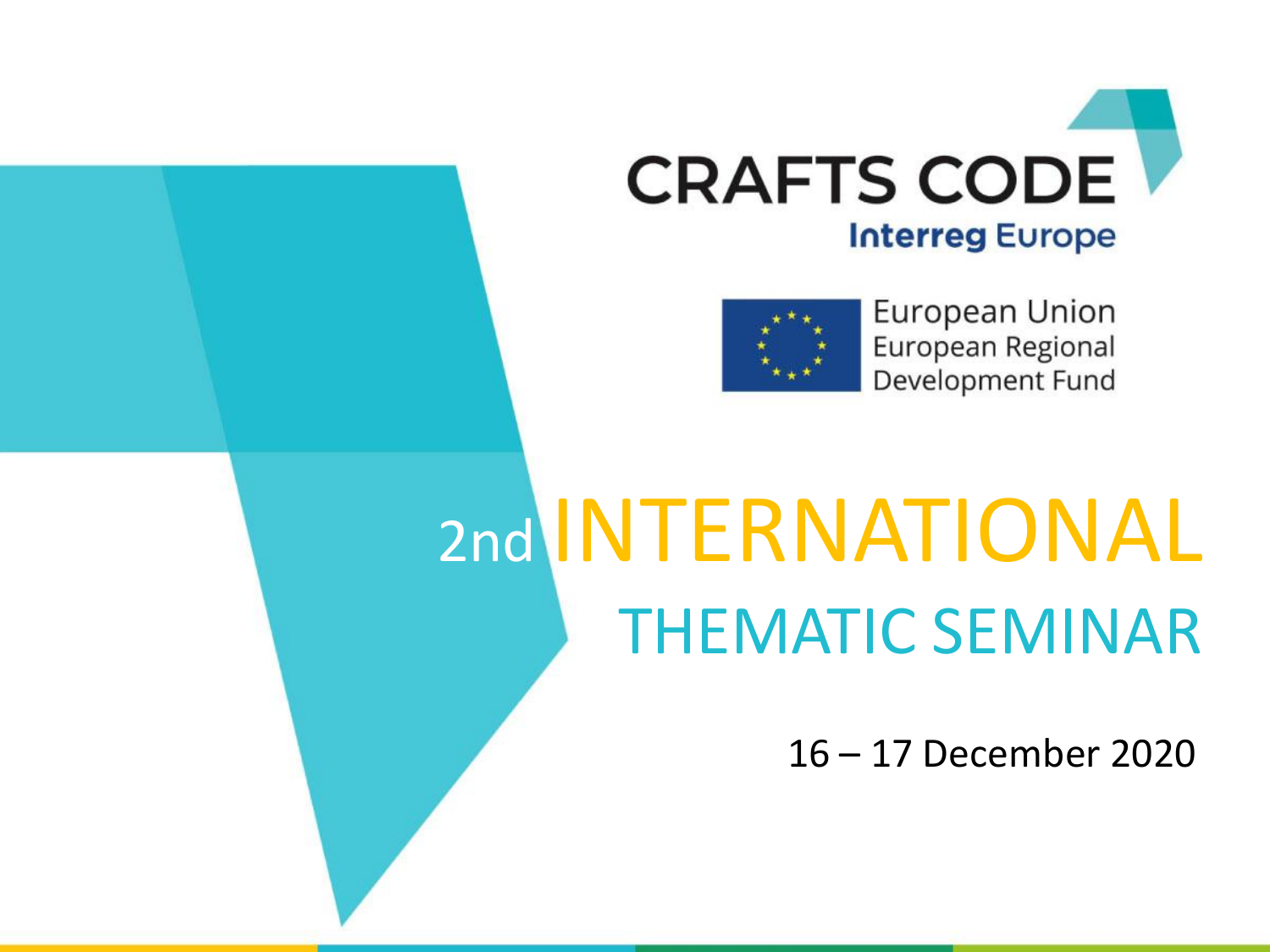## **GOOD PRACTICE FROM BULGARIA**





### A TUMBLER WITH AGED TROYAN PLUM RAKIA, PLEASE!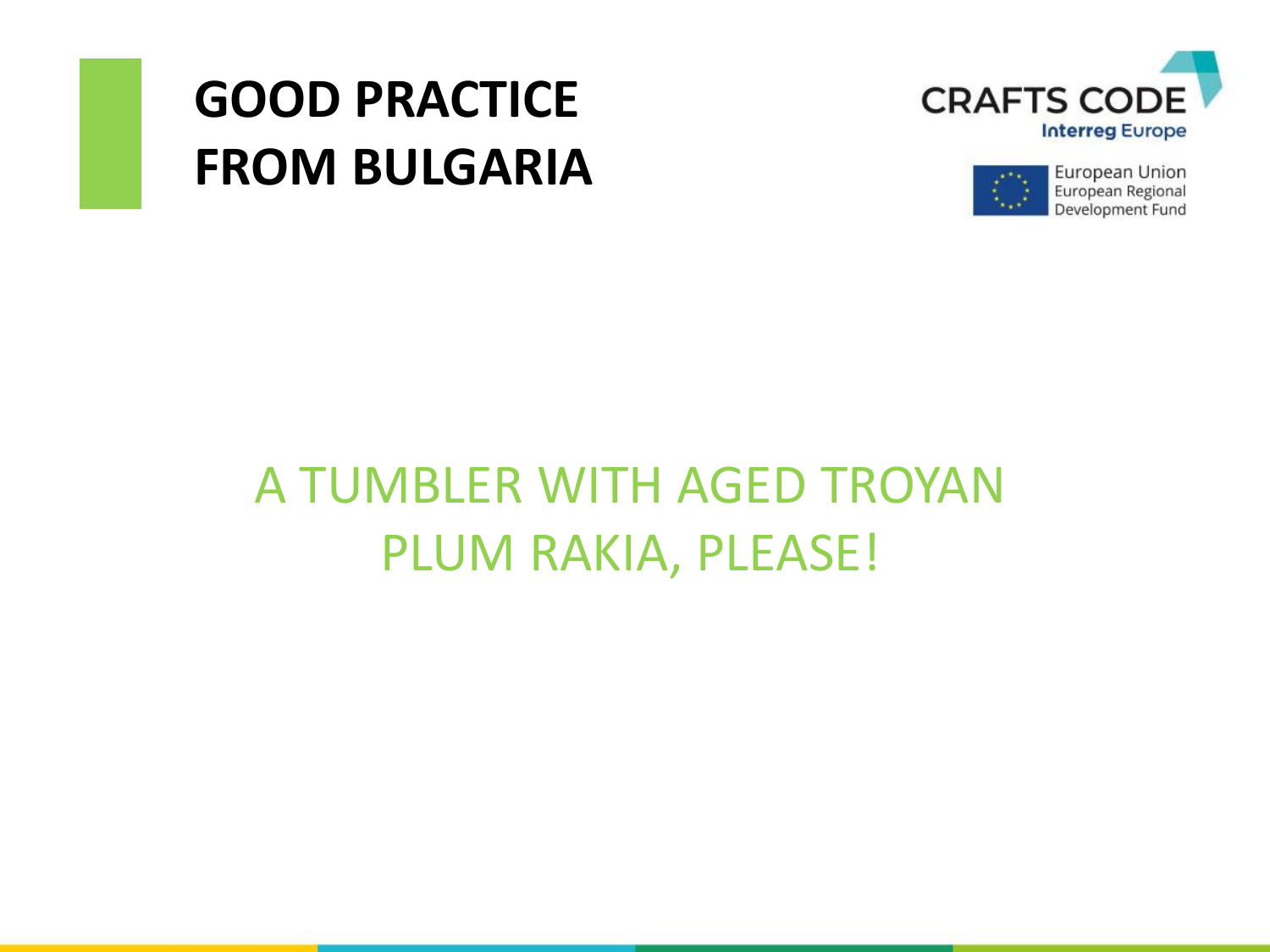



The municipality of Troyan (member of RAM Central Stara Planuna) is well known with its pottery and plum brandy. The smart idea of VINPROM Troyan AD (Bulgarian brandy producer) to combine these two traditional pillars of the local economy resulted in a gift box named "Aged Troyan plum rakia with ceramic tumblers".

The product was launched in October 2020.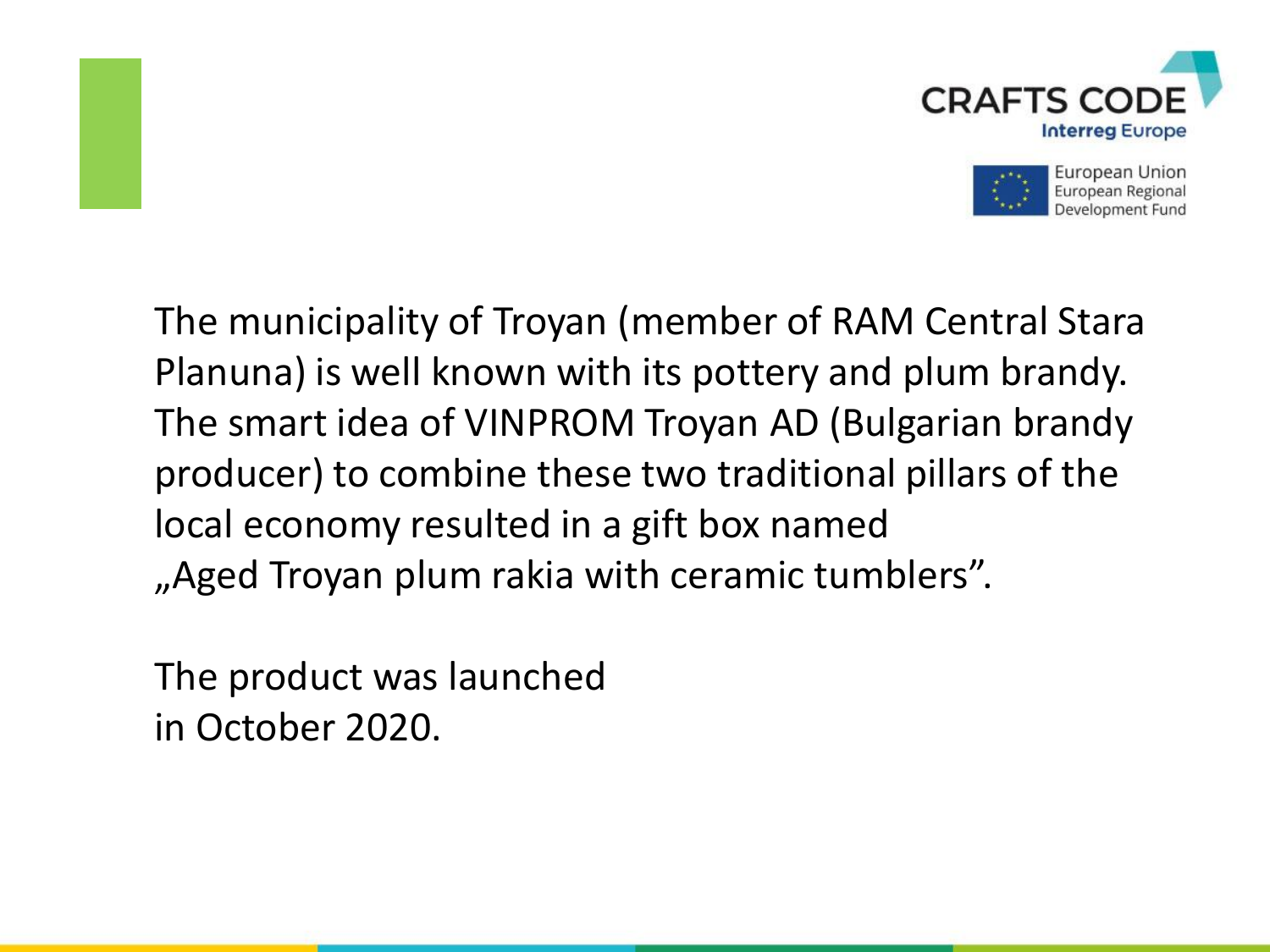



To validate the idea VINPROM Troyan collected information about gift box sales in Bulgaria and abroad, did market research through its network, identified the target groups (Bulgarian and Balkan Region communities abroad) and attracted as partners METRO – Bulgaria and small Bulgarian enterprises in Germany, UK, Spain, France and Malta.

According to the concept the tumblers in the gift box must be handmade pieces with aesthetic design incl. the famous (more than a century old) pattern of Troyan pottery called "Droplet".

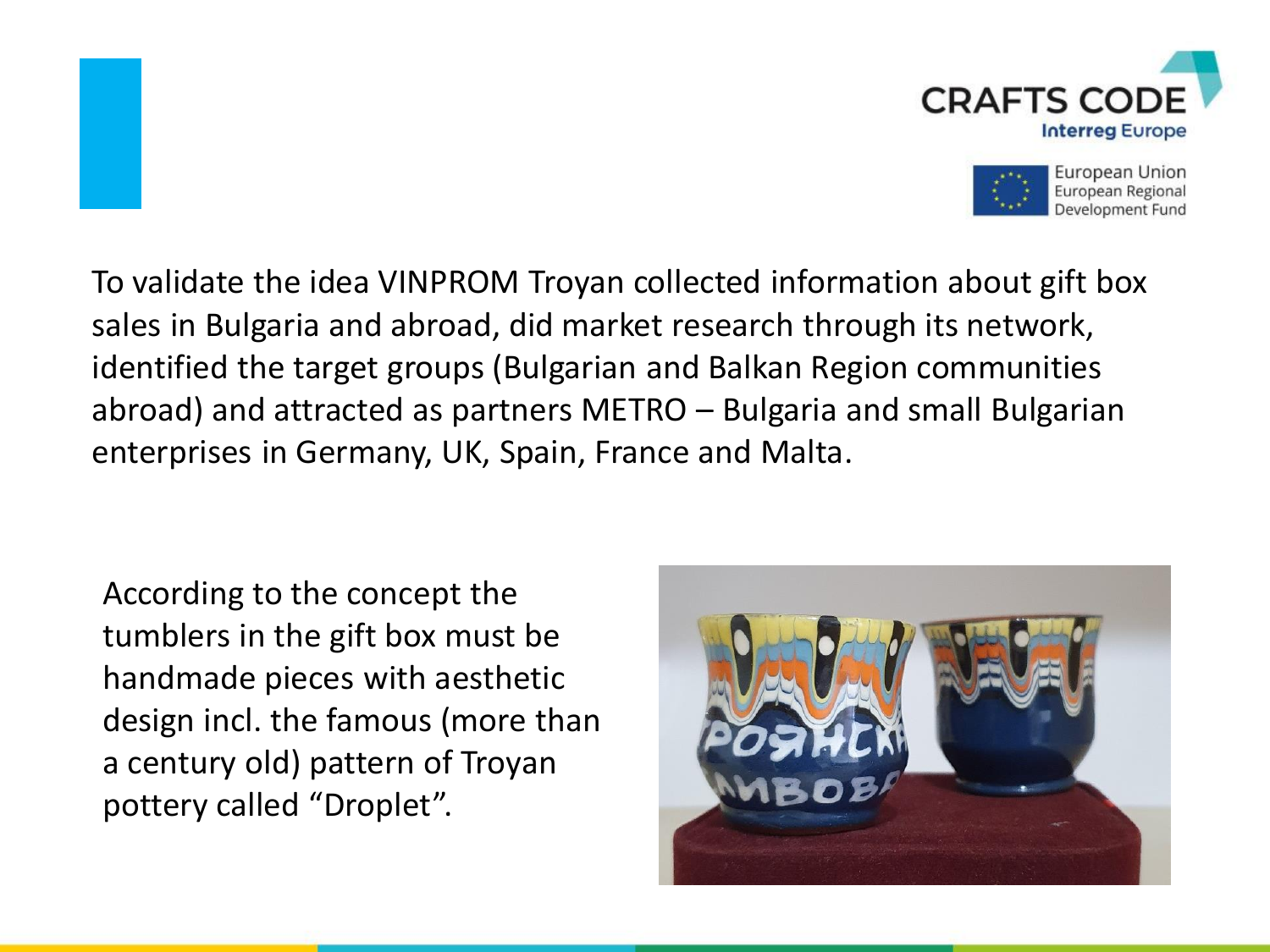



VINPROM Troyan organized a tender to select a potter. The winner ET, RADILINA" made the best prototype of a tumbler in accordance with the requirements of the assignor for colours and patterns.

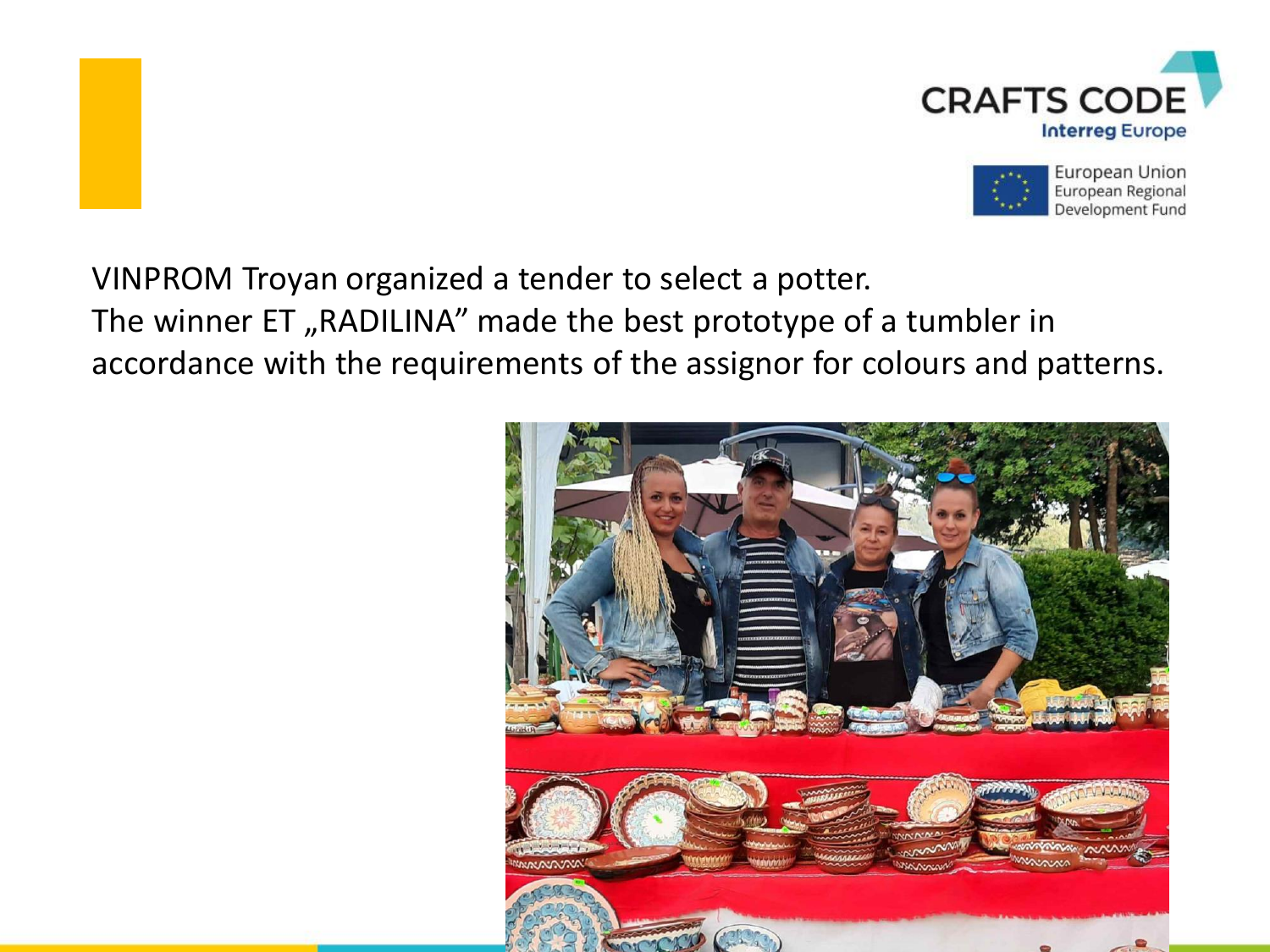

## **WHO IS THE WINNER?**





- Small family enterprise established 40 years ago in Troyan;
- Company specialized in production of ceramics for home, souvenirs and sets for beverages;
- Artisans always ready to experiment and easily accept the challenges that they are facing;
- Real keepers of the pottery tradition passed through generations of craftsmen;
- Being well skilled and supportive family they easily can meet the need of a larger scale production, due to the need of 1000 gift boxes as a start for entering the market.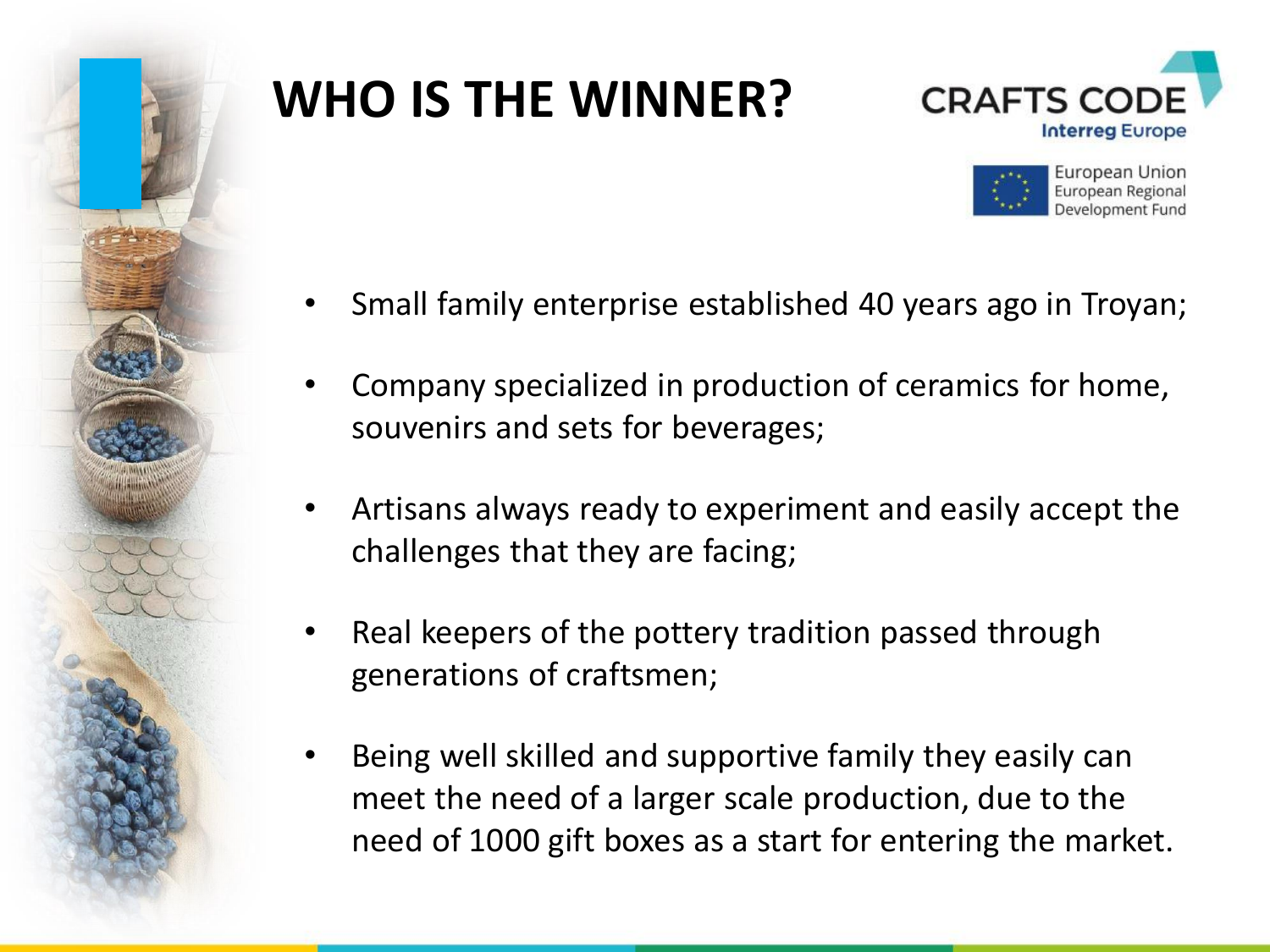





**VINPROM Troyan AD**  (Bulgarian brandy producer)



**ET "RADILINA"** (ceramic producer)



**GIFT BOX** (7 years old rakia + 2 tumblers)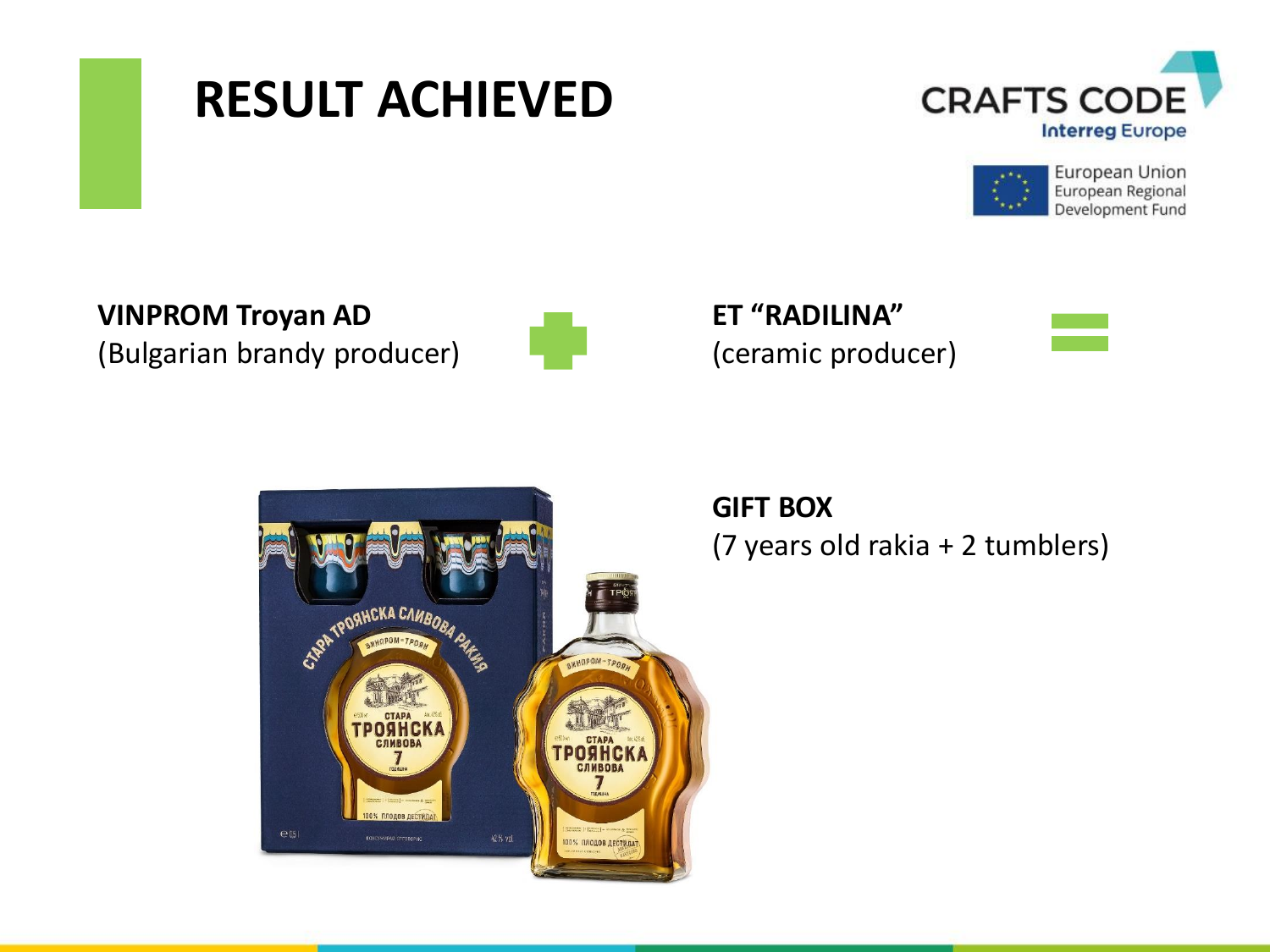



The gift box, which consists of a bottle with 7-years old plum rakia from Troyan and two handmade tumblers benefits both partners. Thanks to the good marketing strategy, online promotions, sells via real and online stores they will attract new customers and access to new markets.